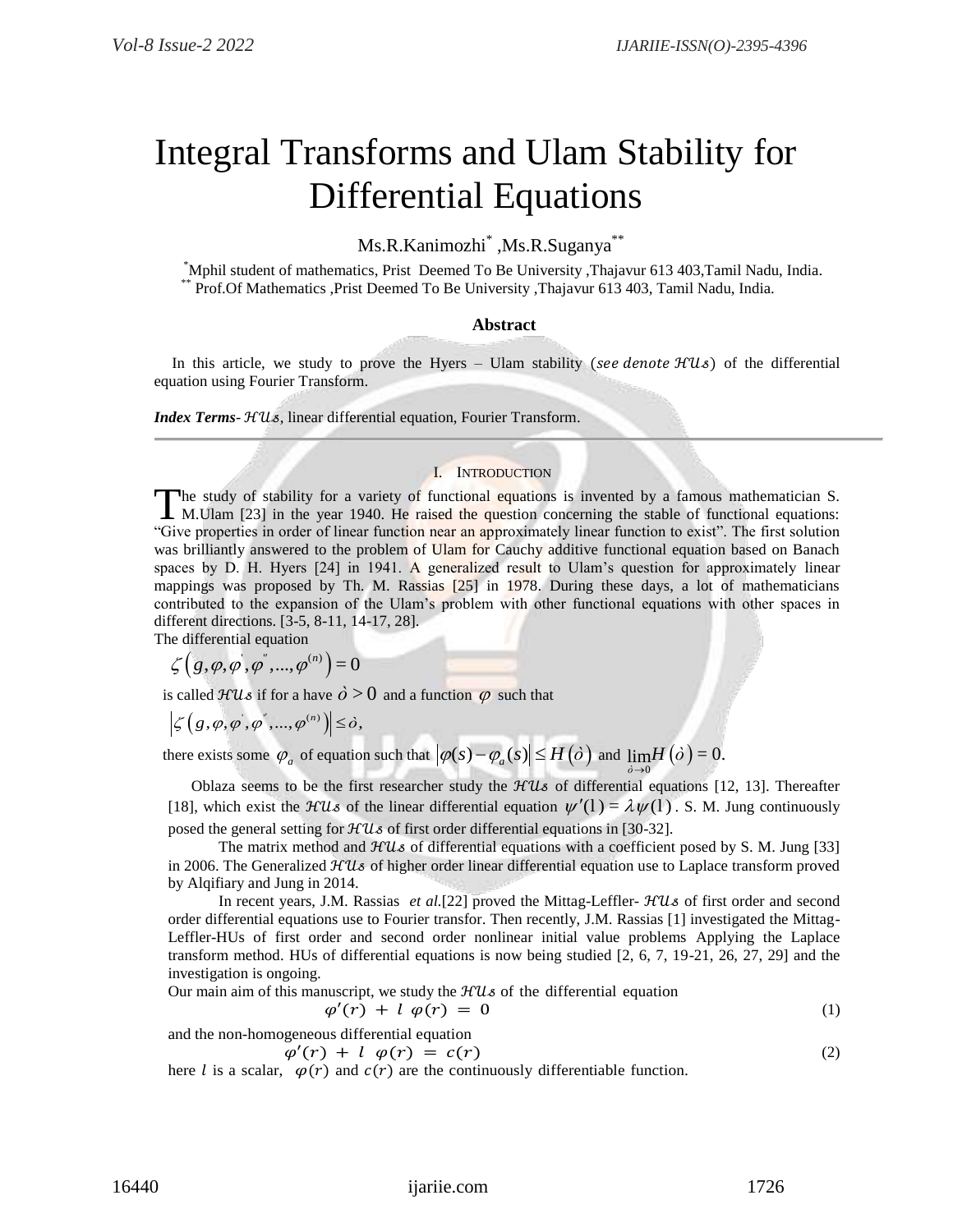## **II.** Preliminaries

Here, we recall the notations, definitions and theorems, it will be very useful to prove our main results.

The function  $u : (0, \infty) \to \mathbb{F}$  of exponential order if there exists a constants  $M(> 0) \in R$  such that  $|u(t)| \leq Z$  at for each  $r > 0$ . For each function  $u : (0, \infty) \to \mathbb{F}$  of exponential order, we define the Fourier Transform of  $u$  by

$$
U(s) = \int_0^\infty u(r) e^{-ist} dr.
$$

and

$$
u(r) = \frac{1}{2\pi i} \lim_{n \to \infty} \int_{\alpha - iR}^{\alpha + iR} U(s)e^{isr} dr.
$$

is says the inverse Fourier transforms.

**Definition** 2.1. (Convolution) Let two functions  $u$  and  $v$ , is Lebesgue integral on  $(-\infty, +\infty)$ . If S represent the set of  $\varphi$  is Lebesgue integral

$$
w(\alpha) = \int_{-\infty}^{\infty} u(r) v(\varphi - r) dr
$$

exists. This integral choose a function  $w$  on  $S$  is says the convolution of  $u$  and v. We also write  $w = u * v$  to represent this function.

**Definition** 2.3. The Eq.(1.1) has  $\mathcal{H}Us$ , if there exists a constant  $Z > 0$  with the following property: For each  $\epsilon > 0$ , let  $\varphi(r)$  be a continuously differentiable function satisfies the inequality  $|\varphi'(r) + l \varphi(r)| \leq \varepsilon$ , then there exists some  $\psi(r)$  satisfies the Eq.(1.1) such that  $|\varphi(r) - \psi(r)| \leq Z\varepsilon$ , for each  $r > 0$ . Hence such Z as the *HUs* constant for the Eq.(1.1).

**Definition** 2.4. The Eq.(1.2) has  $\mathcal{H}Us$ , if there exists a constant  $Z > 0$  with the following property: For each  $\epsilon > 0$ , let  $\alpha(r)$  be a continuously differentiable function satisfies the inequality  $|\varphi'(r) + l \varphi(r) - c(r)| \leq \varepsilon$ , then there exists some  $\psi(r)$  satisfies the Eq.(1.2) such that  $|\varphi(r) - \psi(r)| \leq Z\varepsilon$ , for each  $r > 0$ . Hence such Z as the *XUs* constant for the  $Eq.(1.2).$ 

#### **III. Main Results**

In the following theorems, we prove the  $\mathcal{H}Us$  of the homogeneous and Eq.(1.1), (1.2). Firstly, we prove the  $\mathcal{H}U\mathcal{S}$  of first order Eq.(1.1).

**Theorem** 3.1. *The Eq.*(1.1) *has* ℋ*.*

#### **PROOF.**

Let l be a constant in  $\mathfrak{F}$ . For each  $\epsilon > 0$ , there exists a positive constant Z such that  $\varphi(r)$  be a continuously differentiable function satisfies the inequality

$$
|\varphi'(r) + l \varphi(r)| \le \varepsilon,\tag{3.1}
$$

for each  $r > 0$ . We will prove that, there exists a solution  $\psi(r)$  satisfying the  $\psi'(r)$  +  $l \psi(r) = 0$  such that

 $|\varphi(r) - \psi(r)| \leq Z\varepsilon$ 

for each  $r > 0$ .

Let us define a function  $a(r)$  such that

$$
a(r) = \varphi'(r) + l \varphi(r)
$$

for each  $r > 0$ . In view of (3.1), we have  $|a(r)| \leq \varepsilon$ . Now, taking Fourier transform to  $a(r)$ , we have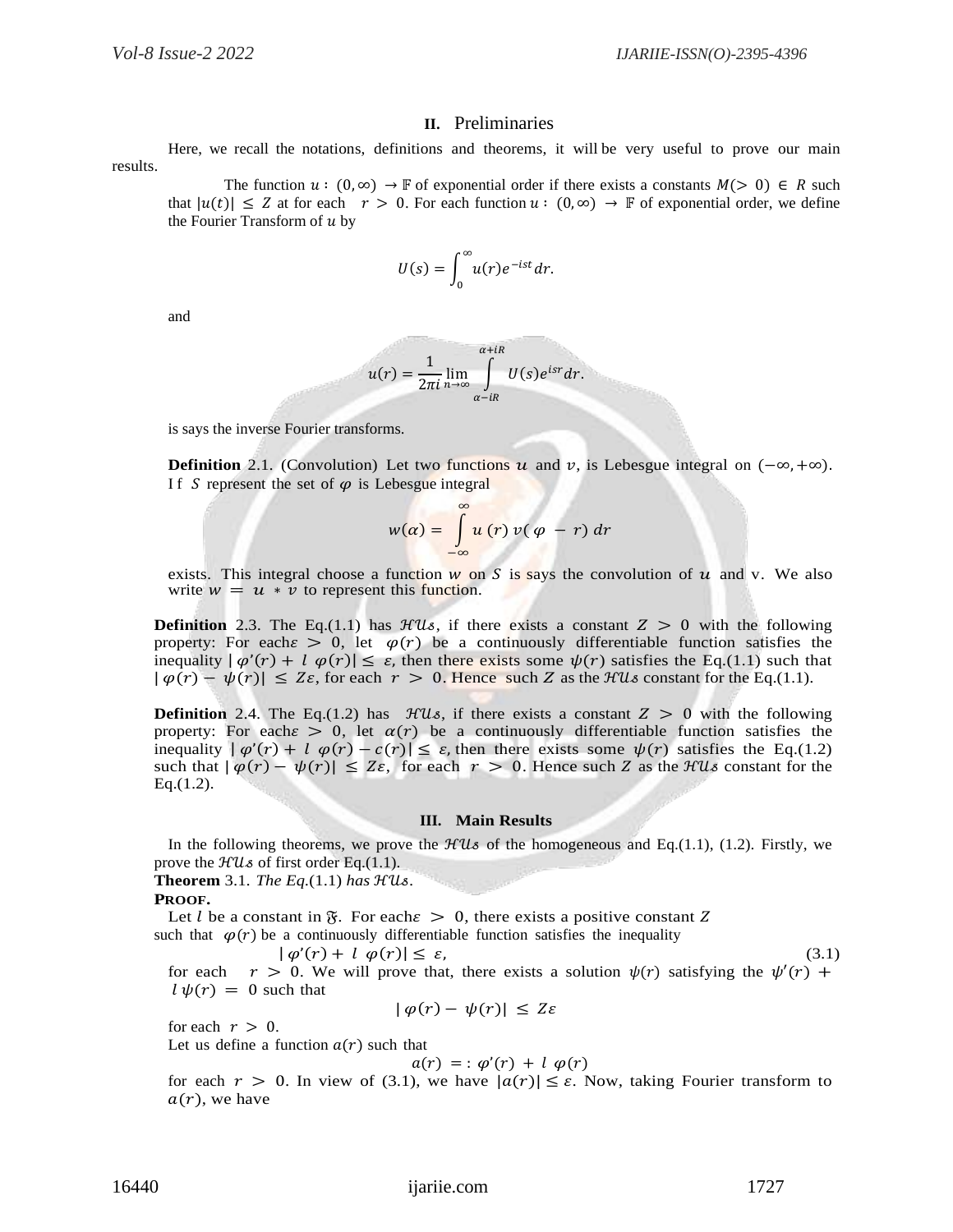$$
\mathcal{F}\lbrace a(r)\rbrace = \mathcal{F}\lbrace \varphi'(r) + l \varphi(r)\rbrace
$$
  
\n
$$
A(\xi) = \mathcal{F}\lbrace \varphi'(r)\rbrace + l \mathcal{F}\lbrace \varphi(r)\rbrace = -i\xi\Phi(\xi) + l \Phi(\xi) = (l - i\xi)\Phi(\xi)
$$
  
\n
$$
\Phi(\xi) = \frac{A(\xi)}{(l - i\xi)}
$$

Thus

$$
\mathcal{F}\{\varphi(r)\} = \varphi(\xi) = \frac{A(\xi)(l + i\xi)}{l^2 - \xi^2} \tag{3.2}
$$

Taking  $B(\xi) = \frac{1}{\xi}$  $\frac{1}{(l - i\xi)}$ , then we have

$$
\mathcal{F}{b(r)} = \frac{1}{(l - i\xi)} = b(r) = \mathcal{F}^{-1}\left{\frac{1}{(l - i\xi)}\right}.
$$

Now, we set  $\psi(r) = e^{-lr}$  and taking Fourier transform on both sides, we get  $\mathcal{F}\{\psi(r)\} = \Psi\left(\xi\right) = \int_{-\infty}^{\infty} e^{-lr} e^{isr}$  $e^{-\alpha} e^{-\alpha} e^{\alpha} dr = 0$  (3.3)

Now,

$$
\mathcal{F}{\psi'(r) + l \psi(r)} = \mathcal{F}{\psi'(r)} + l \mathcal{F}{\psi(r)} = -i\xi \Psi(\xi) + l \Psi(\xi)
$$
  
=  $(l - i\xi)\Psi(\xi)$ .

Applying (3.3), we have  $\mathcal{F}\{\psi'(r) + l\psi(r)\} = 0$ ,  $\mathcal F$  is one-to-one operator, thus  $\psi'(r)$  +  $l \psi(r) = 0$ , Hence  $\psi(r)$  is a solution of the Eq. (1.1). Plucking (3.2) and (3.3) we can obtain  $\mathcal{F}\{\varphi(r)\} - \mathcal{F}\{\psi(r)\} = \varphi X(\xi) - \Psi(\xi) = \frac{P(\xi)(1+i\xi)}{1^2 - \xi^2}$  $\frac{\xi}{\xi^2-\xi^2} = A(\xi) B(\xi) =$ 

 $\mathcal{F}\lbrace a(r)\rbrace \mathcal{F}\lbrace b(r)\rbrace$ 

 $\Rightarrow$   $\mathcal{F}{\varphi(r) - \psi(r)} = \mathcal{F}{a(r) * b(r)}.$ 

Since the operator *F* is one-to-one and linear, which gives  $\varphi(r) - \psi(r) = a(r) * b(r)$ . Applying modulus on both sides, we have ∞

$$
|\varphi(r) - \psi(r)| = |a(r) * b(r)| = \int_{-\infty}^{\infty} a(r) b(r - s) ds
$$
  

$$
\leq |a(r)| \left| \int_{-\infty}^{\infty} b(r - s) ds \right| \leq Z\varepsilon
$$

Here  $Z = \int_{-\infty}^{\infty} b(r - s) ds$ , the integral exists for each value of t. Hence, by the virtue of Definition 2.3 the Eq.(1.1) has the  $HUs$ .

**Theorem** 3.2. *The Eq.*(1.2) *has* ℋ*.*

## **PROOF.**

Let *l* be a constant in  $\mathfrak{F}$ . For each  $\epsilon > 0$ , then there exists a non-negative constant  $K$ 

such that  $\varphi(r)$  be a continuously differentiable function satisfies the inequality  $|\varphi'(r) + l \varphi(r) - c(r)| \leq \varepsilon,$  (3.4)

for each  $r > 0$ . We prove that, there exists some solution  $\psi(r)$  satisfying the differential equation  $\psi'(r) + l \psi(r) - c(r) = 0$  such that  $|\varphi(r) - \psi(r)| \leq Z\varepsilon$ 

for each  $r > 0$ .

Let us define a function  $p(r)$  such that

 $a(r) = : \varphi'(r) + l \varphi(r) - c(r)$ for each  $r > 0$ . In see the Eq.(3.4), we have  $|p(r)| \leq Z\varepsilon$ . Now, applying Fourier transform to  $c(r)$ , we obtain

$$
\mathcal{F}\{a(r)\} = \mathcal{F}\{\varphi'(r) + l\varphi(r) - c(r)\}\n\nA(\xi) = \mathcal{F}\{\varphi'(r)\} + l\mathcal{F}\{\varphi(r)\} - \mathcal{F}\{c(r)\} = -i\xi\varphi(\xi) + l\varphi(\xi) - C(\xi)\n\n= (l - i\xi)\varphi(\xi) - C(\xi)\n\n\varphi(\xi) = \frac{A(\xi) - C(\xi)}{(l - i\xi)}
$$
\nThus

Thu

$$
\mathcal{F}\{\,\varphi(r)\} \,=\, \varPhi(\xi) \,=\, \frac{A\,(\xi)(l + i\xi) - C(\xi)}{l^2 - \xi^2} \tag{3.5}
$$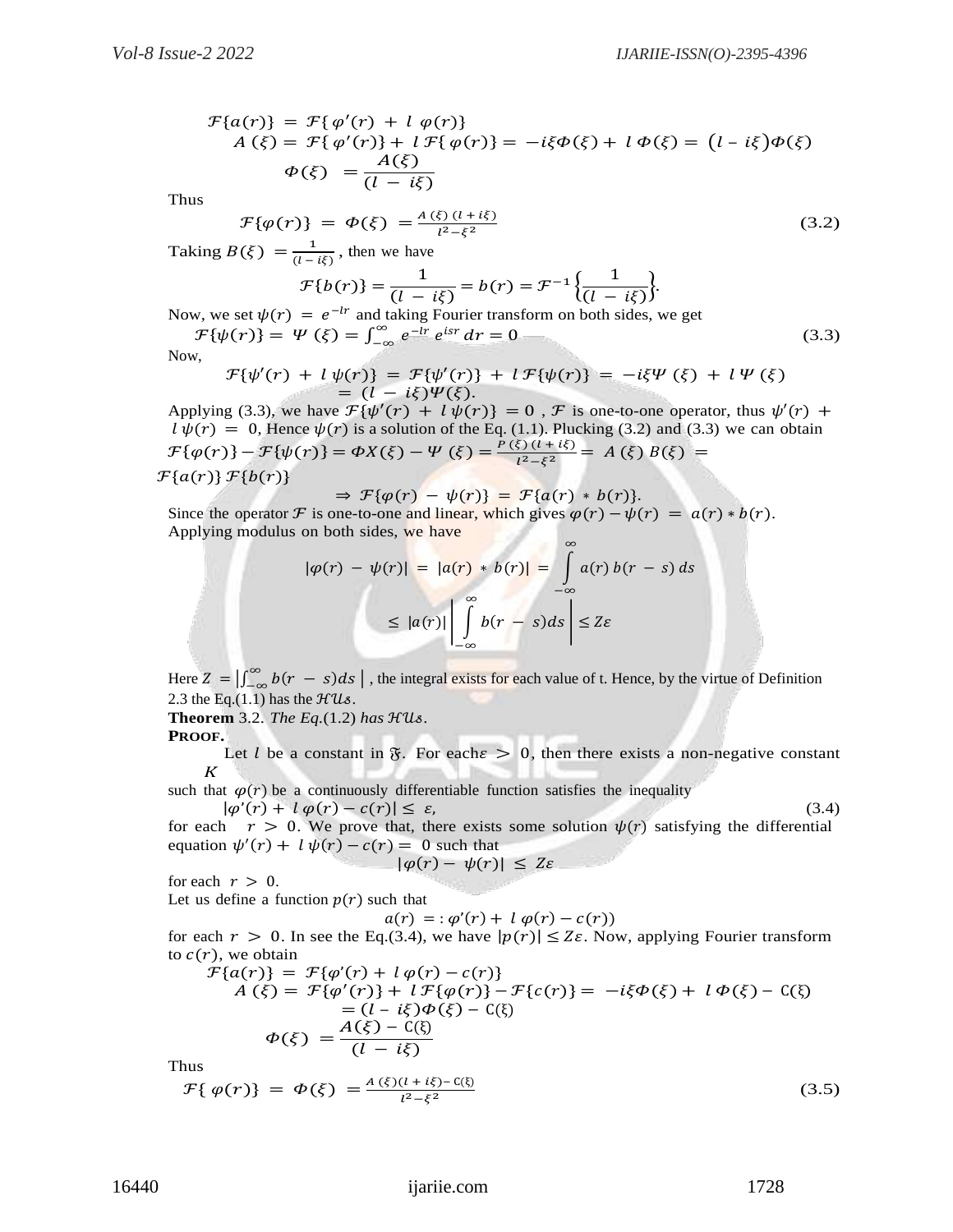Taking  $B(\xi) = \frac{1}{a}$  $\frac{1}{(l - i\xi)}$ , then we have

$$
\mathcal{F}{b(r)} = \frac{1}{(l - i\xi)} = b(r) = \mathcal{F}^{-1}\left{\frac{1}{(l - i\xi)}\right}.
$$

Now, set  $\psi(r) = e^{-lr}$  and applying Fourier transform on both sides, we obtain  $\mathcal{F}{\{\psi(r)\}} = \Psi \ (\xi) = \int_{-\infty}^{\infty} e^{-lr} e^{isr}$  $\int_{-\infty}^{\infty} e^{-lr} e^{isr} dr = 0$  (3.6)

Now,

 $\tau$ 

$$
\{\psi'(r) + l\psi(r) - c(r)\} = \mathcal{F}\{\psi'(r)\} + l\mathcal{F}\{\psi(r)\} - \mathcal{F}\{c(r)\}\n= -i\xi\Psi(\xi) + l\Psi(\xi) - C(\xi) = (l - i\xi)\Psi(\xi) - C(\xi).
$$

Using (3.3), we have  $\mathcal{F}\{\psi'(r) + l\psi(r) - c(r)\} = 0$ , since  $\mathcal F$  is one-to-one operator, thus  $\psi'(r) + l \psi(r) - c(r) = 0$ , Hence  $\psi(r)$  is a solution of the Eq.(1.1). Plucking (3.5) and (3.6) we can obtain

$$
\mathcal{F}\{\varphi(r)\} - \mathcal{F}\{\psi(r)\} = \Phi(\xi) - \Psi(\xi) = \frac{A(\xi)(l + i\xi) - C(\xi)}{l^2 - \xi^2} = A(\xi) B(\xi) = \mathcal{F}\{a(r)\} \mathcal{F}\{b(r)\}
$$

 $\Rightarrow$   $\mathcal{F}{\varphi(r) - \psi(r)} = \mathcal{F}{a(r) * b(r)}.$ Since the operator **F** is one-to-one and linear, which gives  $\varphi(r) - \psi(r) = a(r) * b(r)$ . Applying modulus on both sides, we have ∞

$$
|\varphi(r) - \psi(r)| = |a(r) * b(r)| = \int_{-\infty}^{\infty} a(r) b(r - s) ds
$$
  

$$
\leq |a(r)| \left| \int_{-\infty}^{\infty} b(r - s) ds \right| \leq Z \varepsilon.
$$

Here  $Z = \int_{-\infty}^{\infty} b(r - s) ds$ , the integral exists for each value of t. Therefore, by the virtue of Definition 2.4 the Eq.  $(1.2)$  has  $HUs$ .

## IV. Conclusion

We are prove that one of the  $HUs$ , namely the  $HUs$  of a of the differential equations of first order with constant coefficients using the Fourier Transforms method. That is, we solve the sufficient criteria for  $HUs$  of the differential equation of first order using Fourier Transforms method.

#### **REFERENCES**

[1] J. M. Rassias, R. Murali, A. Ponmana Selvan, *Mittag-Leffler-Hyers-Ulam stqability of first and second order nonlinear initial value problems Applying Laplace transforms,* Miskolc Mathematical Notes.

[2] Alqifiary, Q.H., Jung, S.M., *Laplace Transform And Generalized Hyers-Ulam stability of Differential equations,* Elec., J. Diff., Equations, **2014** (2014), 1–11.

[3] T. Aoki, *On the stability of the linear transformation in Banach spaces,* J. Math. Soc. Japan, **2** (1950), 64-66.

[4] D.G. Bourgin, *Classes of transformations and bordering transformations,* Bull. Amer. Math. Soc., **57** (1951), 223-237.

[5] N. Brillouet-Belluot, J. Brzdek, K. Cieplinski,, *On some recent developments in Ulam's type stability,* Abstract and Applied Analysis, **2012** (2012), 41 pages.

[6] Y. Li, Y. Shen,, *Hyers-Ulam stability of linear differential equations of second order,* Appl. Math. Lett. **23** (2010), 306-309.

[7] I. Fakunle, P.O. Arawomo, *Hyers-Ulam stability of certain class of Nonlinear second order differential equations,* Global Journal of Pure and Applied Mathematics, **14** (2018) 1029-1039.

[8] M. Burger, N. Ozawa, A. Thom, *On Ulam Stability,* Israel J. Math., **193** (2013), 109-129.

[9] L. Cadariu, L. Gavruta, P. Gavruta, *Fixed points and generalized Hyers-Ulam stability,* Abstr. Appl. Anal., **2012** (2012), 10 pages.

[10] S.M. Jung, *Hyers-Ulam-Rassias stability of Functional equation in nonlinear Analysis,* Springer Optimization and Its Applications, Springer, New York, 2011.

[11] M. Almahalebi, A. Chahbi, S. Kabbaj, *A Fixed point approach to the stability of a bicubic functional equations in 2-Banach spaces,* Palestine J. Math., **5** (2016), 220-227.